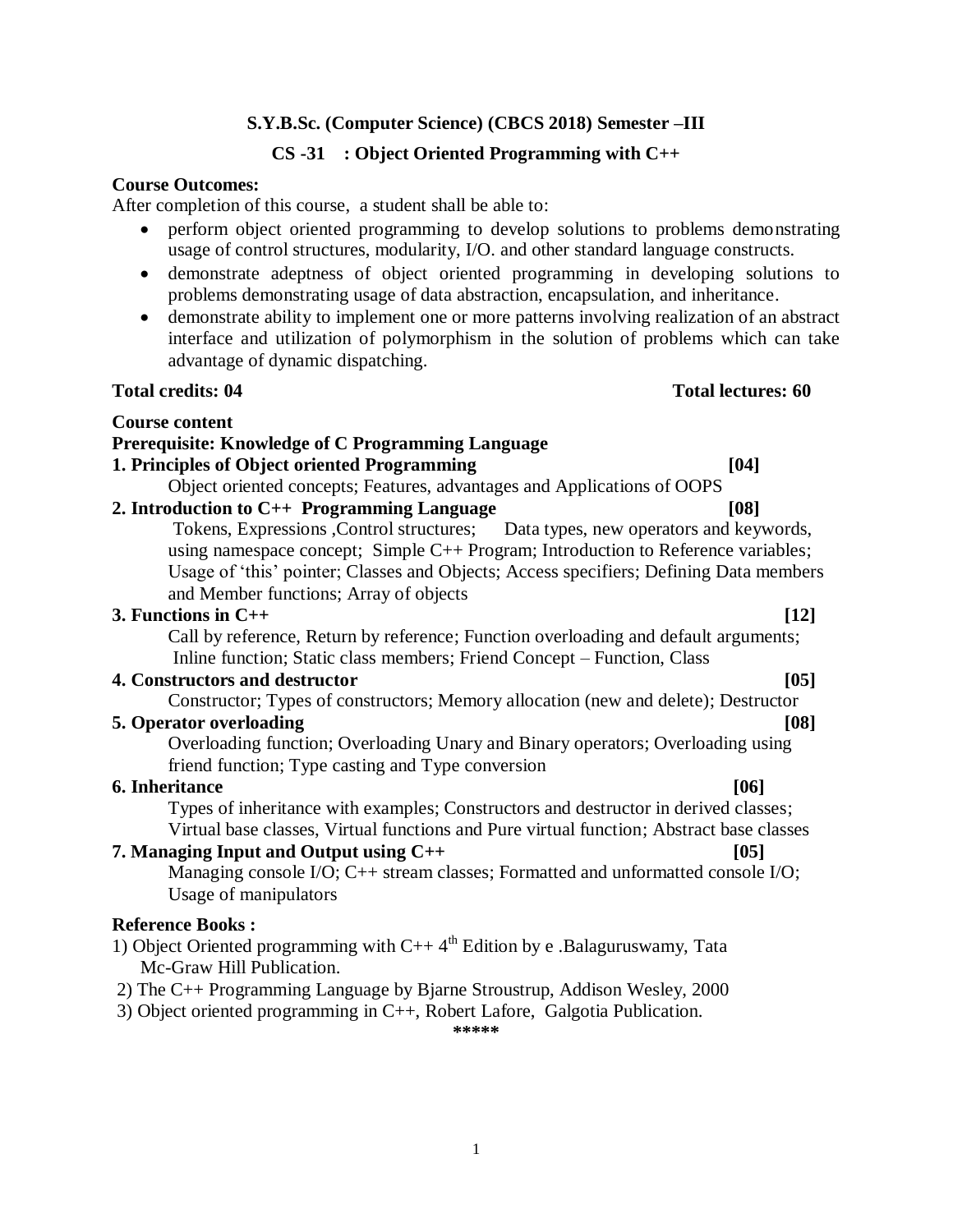## **CS-32 : Introduction To .Net Using C#**

### **Course Outcomes:**

At the end of this course, a student shall be able to :

- Giving the students the insides of the .net environment in c#.
- It covers the concepts of web servers and web application, server design methodology with an object oriented concepts, client side programming, server side programming
- It also covers usage of recent platform used in developing web applications such as .Net environment like C# and Asp.net

| <b>Total credits: 04</b>                                                                 | <b>Total lectures: 60</b> |
|------------------------------------------------------------------------------------------|---------------------------|
| <b>Course content</b>                                                                    |                           |
| 1) Introduction to .Net Technology:                                                      | (12)                      |
| . Net Framework, common Language Runtime, Common Language Specification,                 |                           |
| Intermediate Language Code, Just-In-Time Compiler, Assemblies, Manifest, Metadata        |                           |
| Global assembly Cache                                                                    |                           |
| 2) Introduction TO C#                                                                    | (10)                      |
| Introducing C#, Overview of C#, Literals, Variables, Data Types, Operators, Expressions, |                           |
| Branching, Looping, Methods, Arrays, Strings, Structures, Enumerations                   |                           |
| 3) Exception Handling                                                                    | (10)                      |
| Using Structured Exception (try-catch-finally                                            |                           |
| 4) Windows Forms using C#:                                                               | (10)                      |
| Text Box, Buttons, Labels, Checks Boxes, radio Buttons, List Boxes, Combo Boxes,         |                           |
| Picture Boxes, Scrollbars, Timer, Menus, Built-in Dialogs, Image List, Toolbars, Status  |                           |
| Bar and Progress bars, Event and Delegates, Tracing, Debugging                           |                           |
| 5) Object Oriented Programming:                                                          | (10)                      |
| Class and Objects Properties, methods and events, Constructor and Destructor, Method     |                           |
| overloading, Inheritance, Access modifiers (Public, Private, Protected, Friend),         |                           |
| Overriding and shadowing, Interfaces, Polymorphism, Private and Shared Classes           |                           |
| 6) File Handling:                                                                        | (08)                      |
| File stream class, Stream Writer, Stream Reader, Binary Reader, Binary Writer Classes,   |                           |
| <b>File and Directory Classes</b>                                                        |                           |
| <b>TEXT BOOKS:</b>                                                                       |                           |
| E. Balagurusamy, "Programming in C#", Tata McGraw-Hill, 2004. (Unit I, II)<br>1.         |                           |
| J. Liberty, "Programming C#", 2nd ed., O'Reilly, 2002. (Unit III, IV, V)<br>2.           |                           |
|                                                                                          |                           |

### **REFERENCE BOOKS:**

- 1. Herbert Schildt, "The Complete Reference: C#", Tata McGraw-Hill, 2004.
- 2. Robinson et al, "Professional C#", 2nd ed., Wrox Press, 2002.
- 3. Andrew Troelsen, "C# and the .NET Platform", A! Press, 2003.
- 4. Thamarai Selvi, R. Murugesan, "A Textbook on C#", Pearson Education, 2003.
- 5. Programming Microsoft ASP.NET Dino Esposito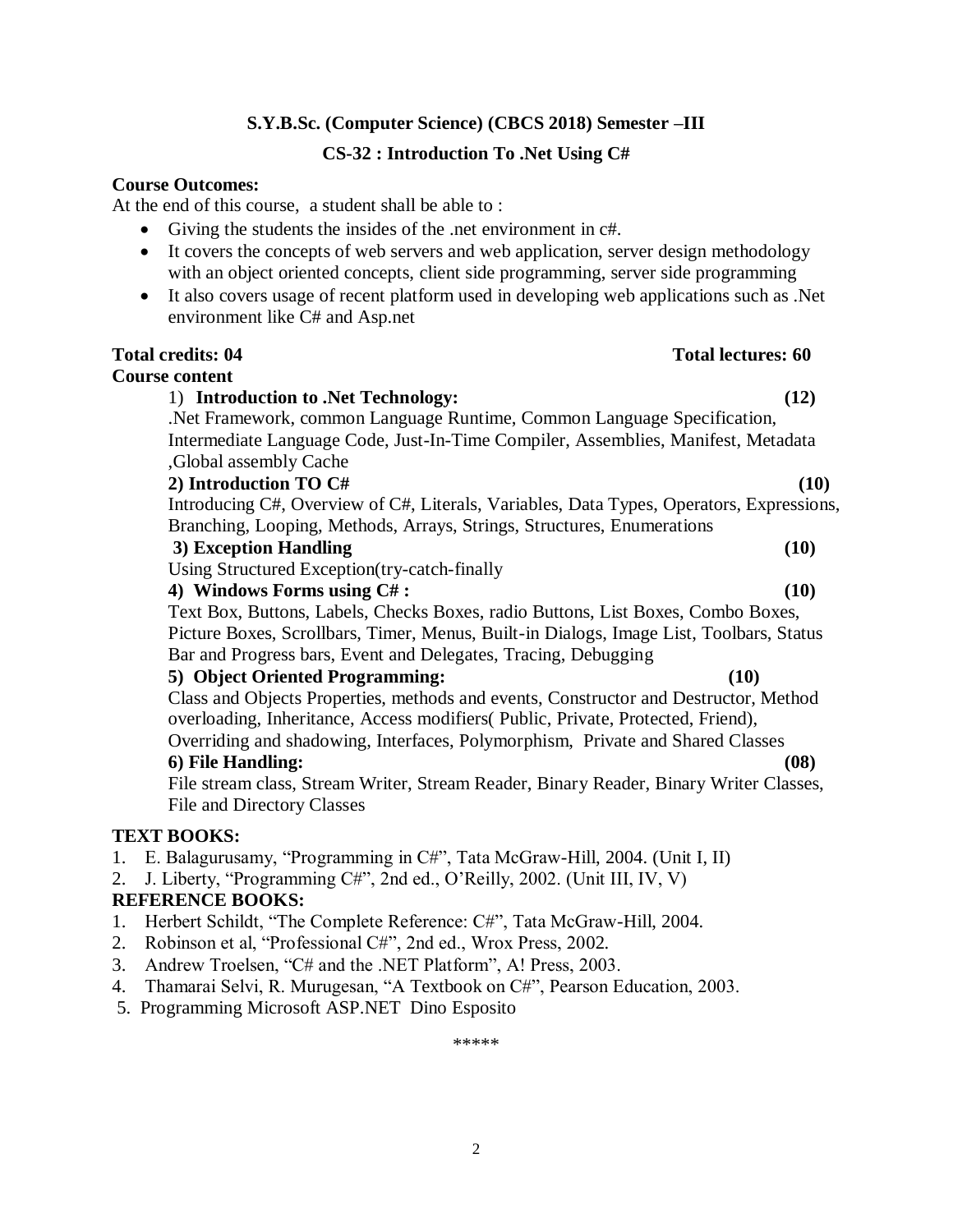#### **CS– 33 : Linear Algebra**

#### **Course Outcomes:**

At the end of this course, a student will be able to:

- summarize linear system, matrix transformation, solution of linear systems of equations and LU decomposition.
- understand the real vector spaces, subspaces, linear independence, basis and dimensions.
- find linear independence, linear span, basis and dimension of vector spaces.
- understand the concepts of eigen values and eigen vectors and diagonalization.
- solve kernel and range of linear transformation

#### **Total credits: 04 Total lectures: 60**

| <b>Course content</b>                                                    |                           |                               |        |
|--------------------------------------------------------------------------|---------------------------|-------------------------------|--------|
| [1] Linear Equations and Matrices                                        |                           |                               | $[15]$ |
| $(1.1)$ Linear systems                                                   | $(1.2)$ Matrices          |                               |        |
| (1.3) Dot Product and Matrix Multiplication (1.4) Matrix Transformations |                           |                               |        |
| (1.5) Solutions of Linear Systems of Equations                           | (1.6) LU- Factorization.  |                               |        |
| [2] General Vector Spaces                                                |                           |                               | $[15]$ |
| $(2.1)$ Real vector spaces.                                              | $(2.2)$ Subspaces.        |                               |        |
| $(2.3)$ Linear independence.                                             |                           | $(2.4)$ Basis and dimensions. |        |
| (2.5) Row space, column space and null space.                            | $(2.6)$ Rank and Nullity. |                               |        |
| [3] Eigen values and Eigen vectors                                       |                           |                               | $[15]$ |
| (3.1) Eigen values and Eigen vectors.                                    | (3.2) Diagonalization.    |                               |        |
| (3.3) Quadratic forms.                                                   |                           |                               |        |
| (3.4) Using scilab : (i) Find Eigen values and Eigen vectors.            |                           | (ii) Diagonalization          |        |
| [4] Linear Transformations                                               |                           |                               | $[15]$ |
| (4.1) General linear transformations.                                    |                           |                               |        |
| (4.2) Kernel and range. (Rank nullity theorem without proof.)            |                           |                               |        |

(4.3 ) Inverse linear transformation. (4.4 ) Matrix of general linear transformation

### **TEXT BOOKS:**

- (1) S.Y.B.Sc. (Computer Science) Sem.-I, Paper-I Linear Algebra, Nirali Prakashan
- (2) S.Y.B.Sc. (Computer Science) Sem.-I, Paper-I Linear Algebra, Vision Publication
- (3) F.Y.B.Sc.. (Computer Science) Geometry and Calculus, Nirali Prakashan
- (4) F.Y.B.Sc.. (Computer Science) Geometry and Calculus, Vision Publication
- (5) Elementary Linear Algebra (Applications Version) by Howard Anton, Chris Rorres.
- (Seventh Edition) John Wiley & Sons, Inc. Sections: 5.1 to 5.6, 7.1, 7.2, 9.5, 9.6, 8.1 to 8.4
- (6) Discrete Mathematical Structures (sixth edition), Kolman, Busby and Ross. PHI. Sections: 9.5, 11.1 to 11.3

### **REFRENCE BOOKS:**

- (1) M. Artin, Algebra, Prentice Hall of India , New Delhi, (1994).
- (2) Hoffmann and Kunze Linear Algebra, Second Ed. Prentice Hall of India New Delhi, (1998)
- (3) S. Lang, Introduction to Linear Algebra, Second Ed. Springer-Verlag, New Yark, (1986).
- (4) A. Ramchandra Rao and P. Bhimasankaran, Linear Algebra, Tata mcgraw Hill, New Delhi (1994). \*\*\*\*\*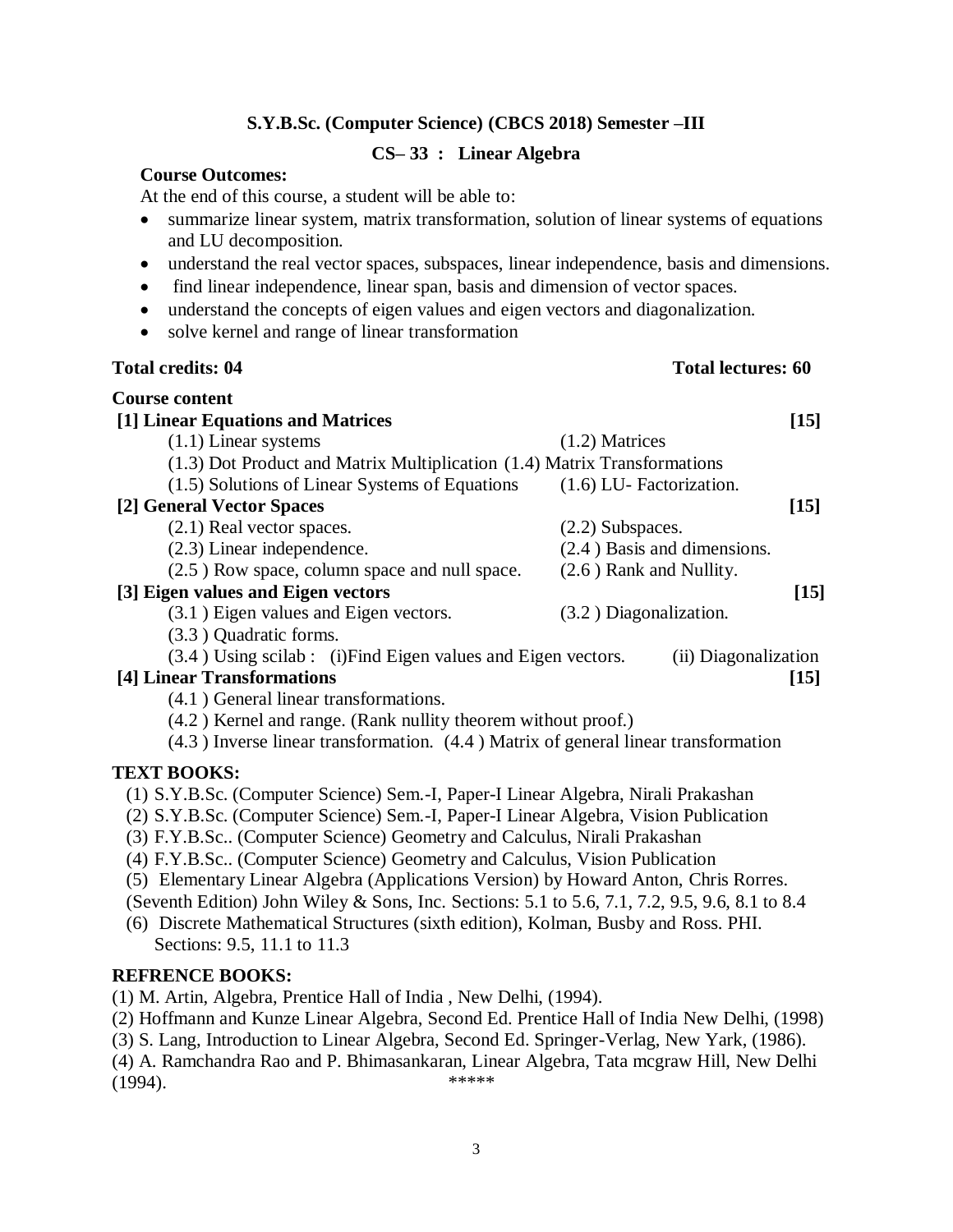## **S.Y.B.Sc. (Computer Science) (CBCS 2018) Semester –III CS-34 : Computer Oriented Numerical Methods**

### **Course Outcomes :**

At the end this course, a students will be able to :

- understand and explain forward and backward pass computation, critical path of PERT and CPM terms.
- solve non-linear equation by using bisection, secant, regula-falsi, Newton-Raphson methods.
- understad creating a polynomial by using Newton's backward and forward formulae, Lagrange's interpolation formula, Hermite interpolation.
- solve integration by using bisection, secant, regula-falsi, Newton-Raphson methods.
- solve differential equation examples on Euler's method, Runge-Kutta second and fourth order formula.

### **Total credits: 04 Total lectures: 60**

## **Course content**

# **[1] PERT and CPM Computations**

- **[12]**
	- (1.1) Phases of project schedulding
	- (1.2) Network logic , numbering the events (Fukerson"s rule.)
	- (1.3) Measure of activity
	- (1.4) PERT: forward and backwad pass computations slack , critical path.
	- (1.5) CPM terms, critical path, float.
	- (1.6) Using scilab
	- i. Use of " deff " command for one and two variables functions.

ii. Draw 2-D and 3-D graph for some standard functions. E.g.  $x^2$ , sin (x),  $\exp(x)$ ,  $x^3+y^3$  etc.

## **[2] Solutions of Non – linear Equations [12]**

- (2.1) Location of Roots
- (2.2) Bisection, Secant, Regula-Falsi and Newton-Raphson methods, Comparison Of these methods
- (2.3) Acceleration of convergence Aitken"s Process
- (2.4) Regula-Falsi method and Newton-Raphson method using Scilab.

## **[3] Polynomial Interpolation & Approximation [12]**

- (3.1) Finite differences: Forward, Backward and Central
- (3.2) Detection of errors using different tables
- (3.3) Newton"s backward and forward formulae for interpolation
- (3.4) Lagrange"s interpolation formulae for unequal intervals
- (3.5) Least square approximation by Polynomials up to third degree
- (3.6) Hermite Interpolation.
- (3.7) Newton Forward, Newton Backward and Lagrange"s Interpolation by using Scilab

## **[4] Numerical Differentiation and Integration [10]**

- (4.1) Numerical differentiation using interpolating polynomials
- $(4.2)$  Trapezoidal rule, Simpson's  $(1/3)^{rd}$  rule and Simpson's  $(3/8)^{th}$  rule
- (4.3) Extrapolation to the limit : Ramberg Interpolation
	- (4.4) Numerical integration by Simpson"s (1/3)rd, numerical integration by Simpson"s (3/8)th rule, rule by using Scilab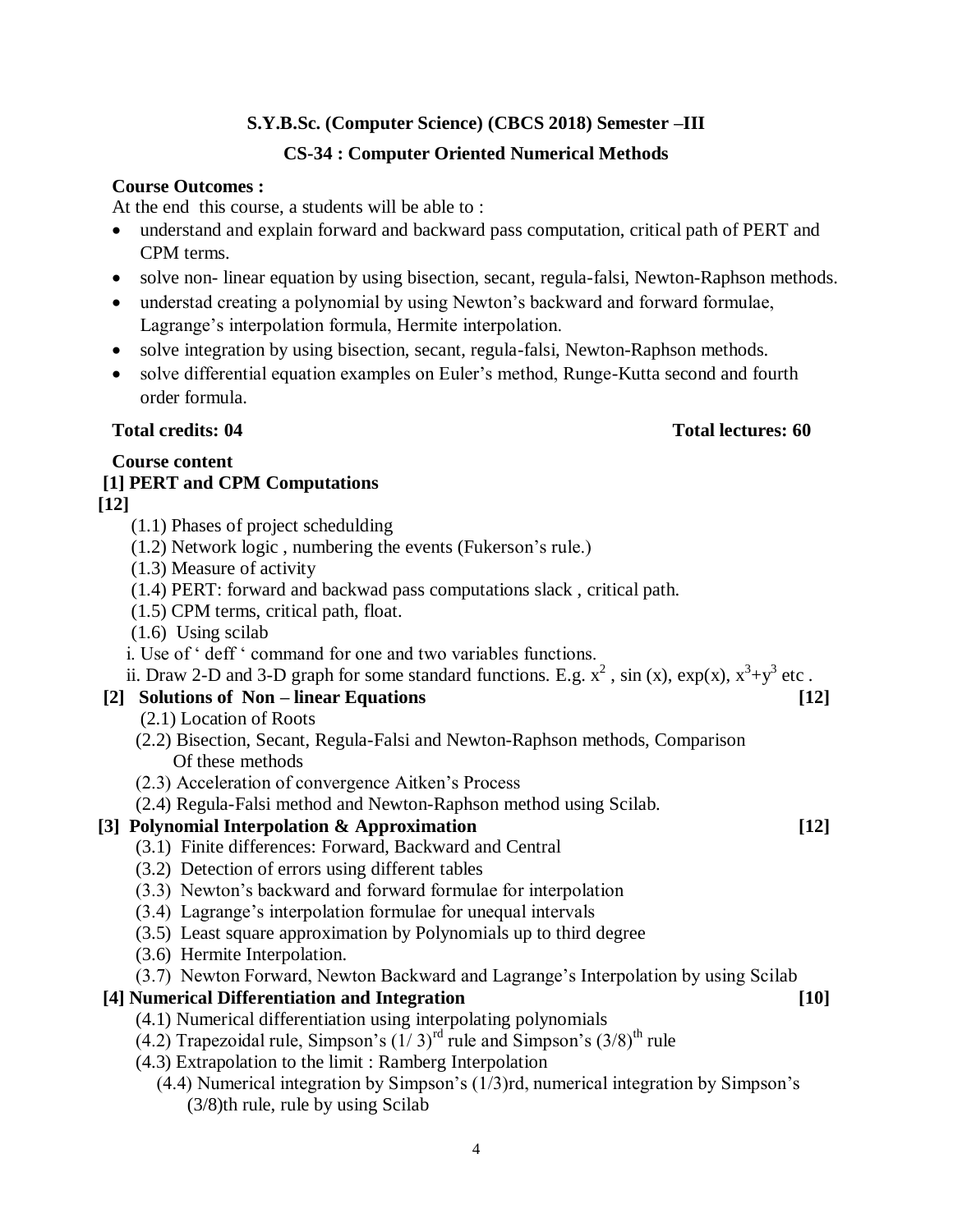### **[5] Solution of Ordinary Differential Equations &solution of Simultaneous Linear Equations**

**[14]**

(5.1) Numerical Integration By Tayler Series

(5.2) Euler"s method

(5.3) Runge-Kutta method:  $2<sup>nd</sup>$  and  $4<sup>th</sup>$  orders

(5.4) Predictor corrector method

(5.5) Gaussian Elimination, Pivoting Strategy, Conditional Equations

(5.6) Modification of Gaussian Elimination to Compute Inverse of Matrix

(5.7) Comparison of direct and iterative methods

 (5.8) Examples on Euler"s method, Runge-Kutta second and fourth order formula by using Scilab.

### **TEXT BOOK**

Prof S.R.Patil; Prof S.G.Gujrathi; Prof D.M. Pandhare; Numerical Methods And Operation Research; Nirali Prakashan,1998.

#### **REFRENCE BOOKS:**

1.S.S.Sastry; Introductory methods of Numerical Analysis ; Prentice-Hall of India  $(3<sup>rd</sup>$  edition) 2000

2. J.H.Mathews: Numerical methods for Mathematics, Science and Engineering  $(2^{nd}$  edition); Prentice-Hall of India ,1994.

3. R.J. Dromey; How To Solve It By Computer; Prentice-Hall Of India; 1982

- 4. Anthony Ralston, Philip Rabinowitz; A First Course in Numerical Analysis;  $(2<sup>nd</sup>$  edition) International Student edition; mcgraw-Hill Book Company; TOKYO; 1978
- 5. Computer Oriented Numerical Methods-Rajaraman.

6. Introduction To Numerical Analysis-C.E. Froberg.

7. Introduction To Applied Numerical Analysis-C.E.Froberg.

8. Numerical Methods that works-Forman S. Action.

9.Numerical Methods in Fortran-J.M.Mcormik.

10. Numerical Methods For SC & Engg - R.G.Stanton (Prentice Hall)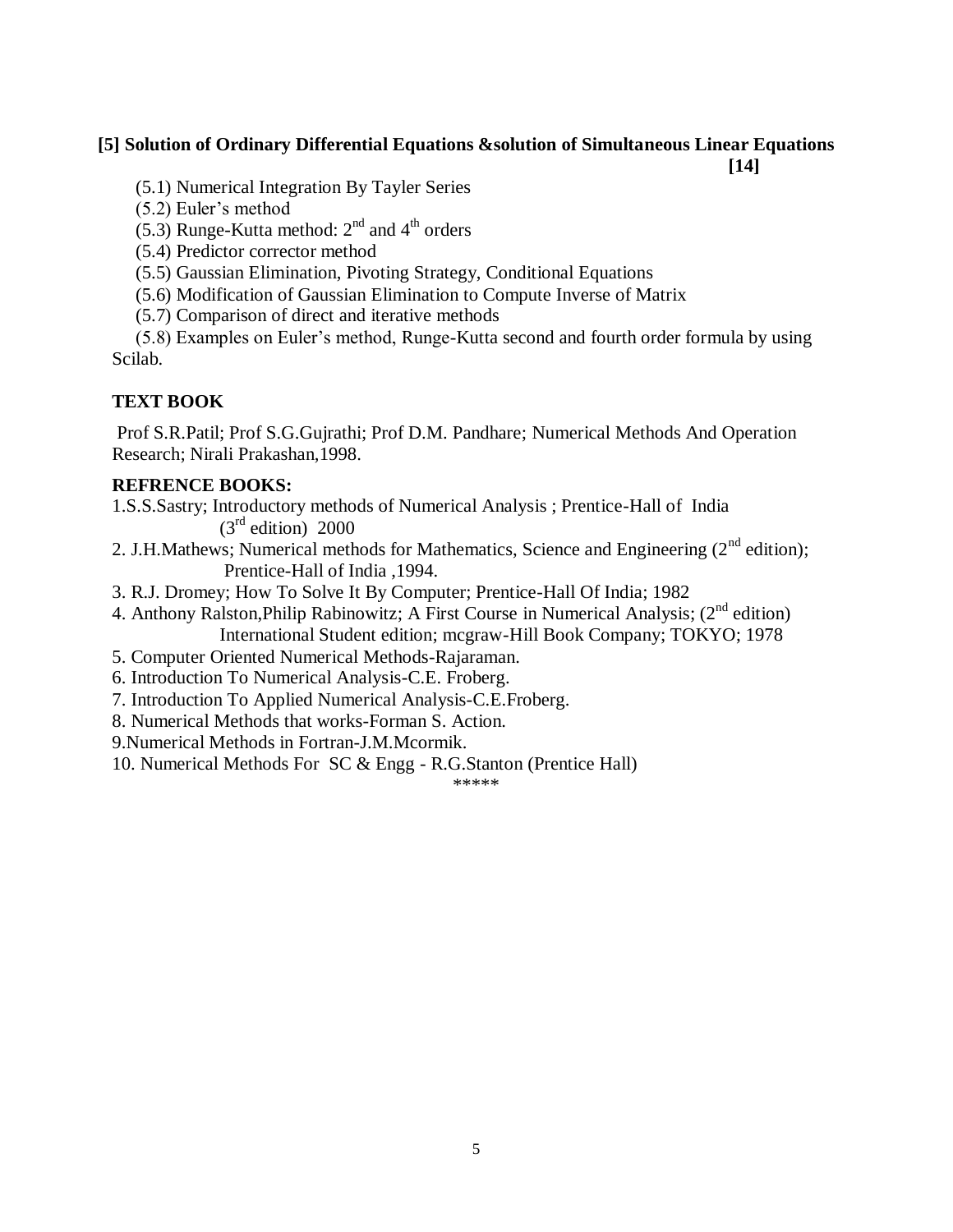#### **CS-35 : Digital systems and Microprocessors**

#### **Course outcomes:**

At the end of this course, a student shall be able to:

- explore the concept of data convertors and its applications.
- implement memory concepts for digital circuit design.
- understand and apply the concepts of microprocessors
- explain the behaviour of multicore technology

#### **Course content**

### **1. Data Converters (12 )**

Digital to Analog Converter (DAC): Resistive divider, R-2R ladder, Parameters of DAC. Analog to Digital Converter (ADC): Types of ADC- Flash, Successive approximation, dual slope. Parameters of ADC. Applications of DAC and ADC .

### 2. **Memory organization (16)**

Memory Architecture, Memory Hierarchy, Introduction to USB storage device, Memory parameters like Access time, speed, capacity, cost , Associative Memory, Cache memory, cache mapping techniques, virtual memory, virtual memory mapping: paging and segmentation.

### **3. Computer Organization (16)**

Concept of Address Bus, Data Bus, Control Bus. Register based CPU organization, stack organization, I/O organization: need of interface, block diagram of general I/O interface. Working concepts like polling, interrupt initiated data transfer.

Concept of DMA , DMA transfer, DMA Controller Serial communication: Synchronous, asynchronous and their data transmission formats, RS–232, General block diagram of PPI and UART

### **4. Microprocessor (16)**

Evolution of Microprocessor (8086 to Pentium 4) General register organization, Stack Organization, Instruction formats, Addressing modes .Generations of microprocessors, general operation of microprocessors Concept of RISC and CISC, Von-Neumann & Harvard Architecture Concept of pipeline. Architecture of basic microprocessors 8086 and basic version of Pentium .Concept of multicore processors.

#### **Reference books**

- 1. Microprocessor and interfacing by Douglas Hall, Tata Mcgraw-Hill Edition
- 2. Computer organization and Architecture by William Stallings
- 3. The Intel Microprocessor by Barry B.Brey.
- 4. Computer architecture and organization by Rifiqzaman and Chandra.
- 5. Computer Organization J.P. Hays TMH
- 6. The Pentium Microprocessor by James Antonakos(PEA)
- 7. The Intel Microprocessor by Barry.B.Brey
- 8. Digital design : M. Morris Mano, Prentice-Hall of India

\*\*\*\*\*

#### 6

#### **Total credits: 04 Total lectures: 60**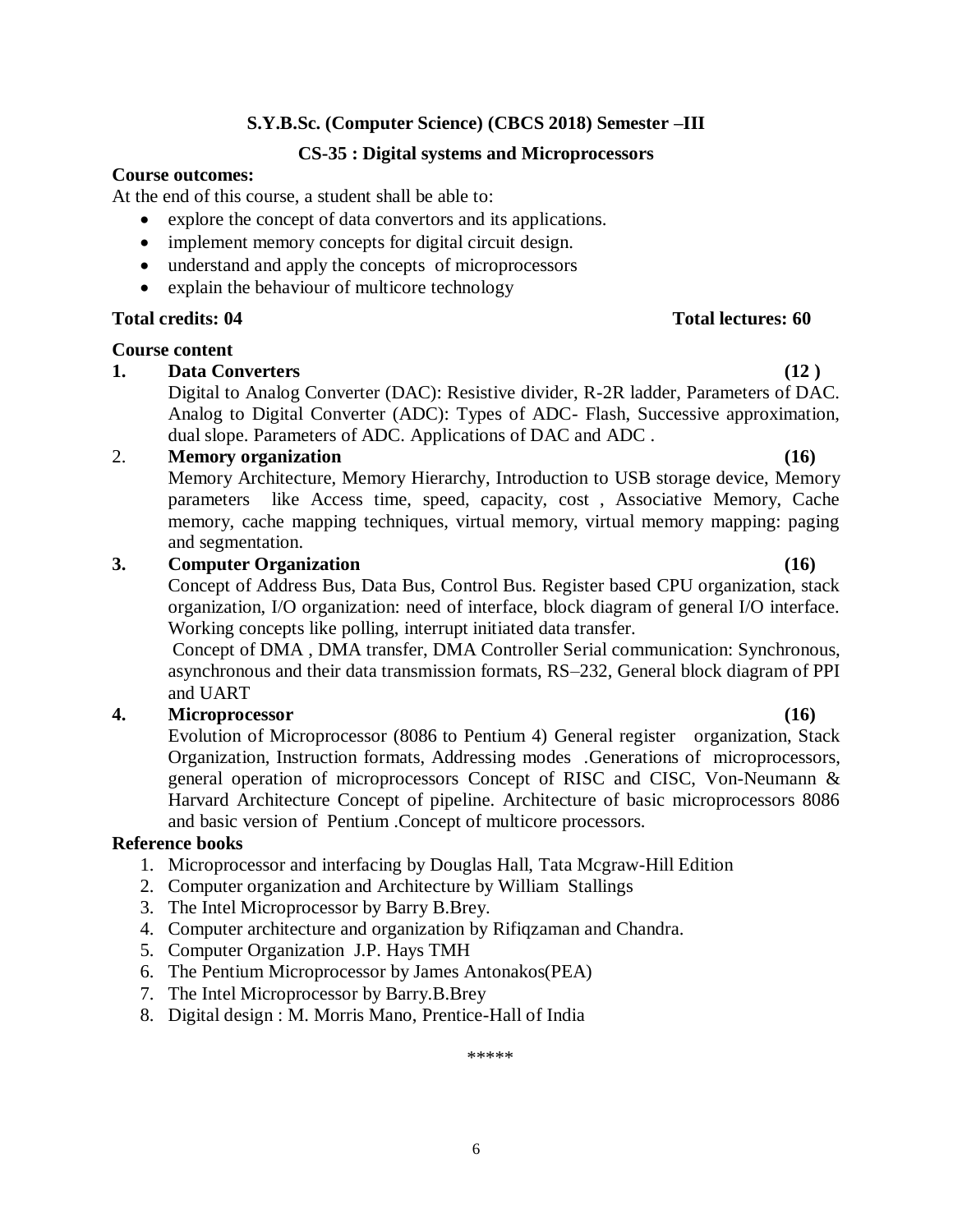#### **CS-36 : Principles of Communication**

#### **Course outcomes**

At the end of this course, a student shall be able to:

- Apply the basics of communication systems in day today life
- Implement the techniques modulation, demodulation and multiplexing of signals
- Analyze and use digital communication techniques
- Analyze the concepts in advanced wireless communication

#### **Total credits: 04 Total lectures: 60**

#### **Course content**

### **1. Introduction to Electronics Communication (10)**

Importance of Communication, Elements of communication systems Electromagnetic spectrum, type of communication, Concepts of communication system: channel bandwidth, Nyquist theorem, S/N ratio, channel capacity, error handling, Shannon theorem, concept of companding, Data rate, baud rate, serial communication and protocol.

#### **2. Modulation and Demodulation. (18)**

Introduction to concepts of modulation and demodulation. Modulation techniques: Analog modulation: Amplitude, Phase and Frequency modulation, Circuit diagram and working of transistorized amplitude modulator and diode demodulator. Equation of amplitude modulated wave, modulation index and frequency spectrum.

Digital modulation, PAM, PCM, delta modulation, MODEM – concept of ASK, FSK, QPSK, MSK, GMSK.

### **3. Multiplexing and Multiple Access Techniques. (16)**

Multiplexing ,Space division multiplexing, Time division multiplexing, Frequency Division Multiplexing, Code division multiplexing, Introduction to multiple access, FDMA, TDMA,CDMA

#### **4. Introduction to wireless and Mobile Communication. (16)**

Introduction to wireless communication system and its concept. Introduction to antennas, working principle and parameters of antenna. Introduction to mobile communication, Cellular concept, Working of GSM: Hand over, Introduction to GPRS, Wi-Fi and blue tooth Applications. Introduction to RFID, Zigbee.

#### **Recommended Books:**

- 1. Digital and Data Communication, 4<sup>th</sup> edition by Micheal A. Miller.
- 2. Communication Electronics by Frenezel Louis E.
- 3. Wireless Communication,  $2<sup>nd</sup>$  edition. Rappaport.
- 4. Mobile Communication. Schiller Jochen.
- **5.** Wireless Communications and Networks. William Stallings

\*\*\*\*\*

7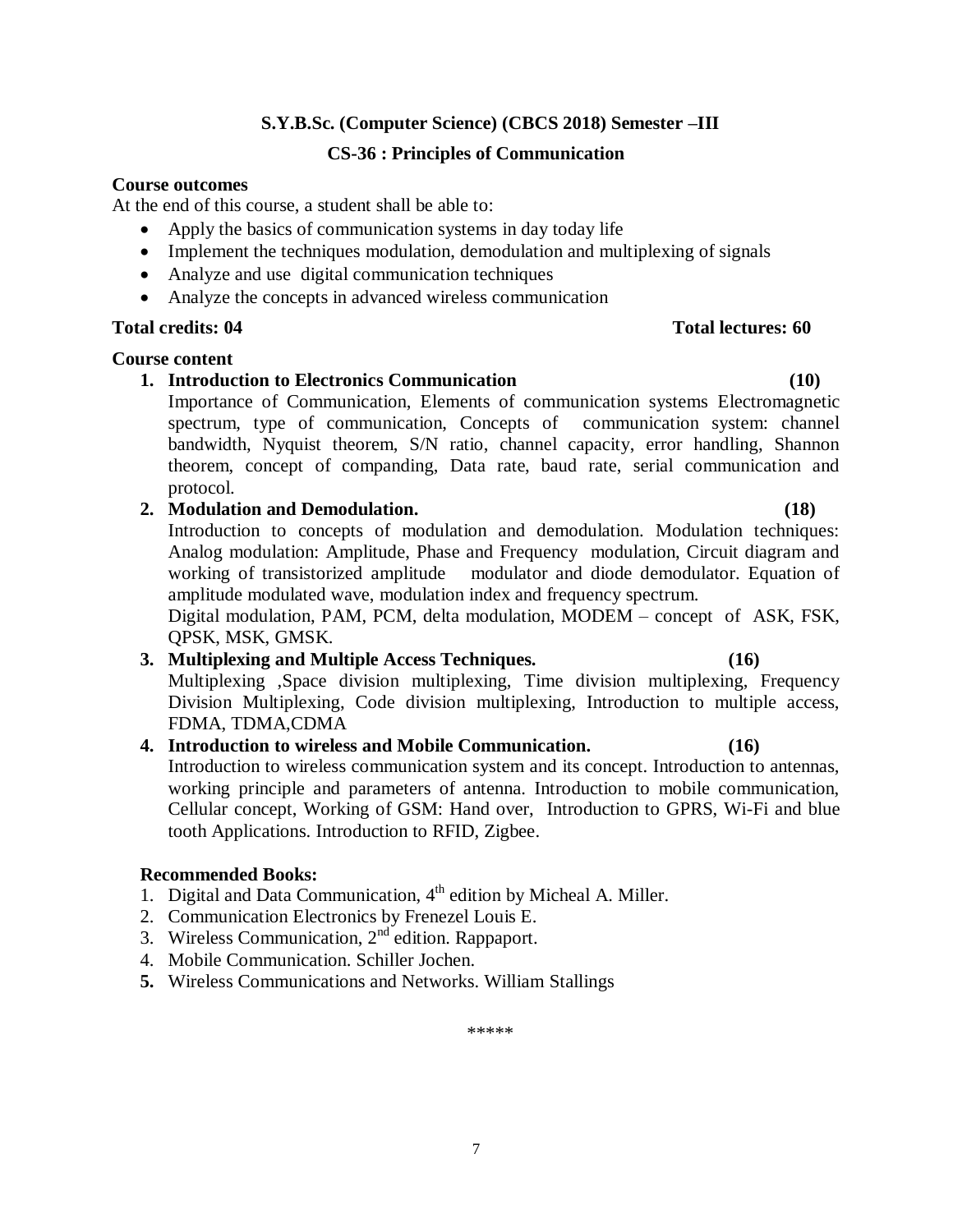## **S.Y.B.Sc. (Computer Science) (CBCS 2018) Semester –III CS PV: Computer Science Practical - V**

### **Course outcomes:**

At the end of this course, a student shall be able to :

- understand how **C++** improves C with object-oriented features.
- learn how to write inline functions for efficiency and performance.
- learn the syntax and semantics of the **C++ programming** language.
- learn how to design **C++** classes for code reuse

### **Total Credits 2**

## **Course Content**

### **Practical Examination**

- A) Internal Marks 40 : Completion of journal , attendance and involvement in activities.
- B) Annual examination: Maximum marks: 60 Marks and duration is 3 Hrs .

40 marks: Practical work 30 marks and 10 marks for oral

### **PROGRAM LIST IN C++**

- **1.** Write a program in C++ to implement class concept for creating and displaying employee data.
- **2.** Write programs in C++ to implement function overloading and operator overloading(unary, binary , relational ).
- **3.** Write a program in C++ to implement Write a program in C++ to implement virtual function.
- **4.** Write a program in C++ to implement constructor and destructor to calculate net salary of n employees.
- **5.** Write a program in C++ to implement the concept of inline functions.
- **6.** Write a program in C++ to use scope resolution operator for member definition.
- **7.** Write a program in C++ to implement how a function can act as a friend with one or more classes.
- **8.** Write programs in C++ to implement simple, hybrid, multiple , multilevel inheritance ..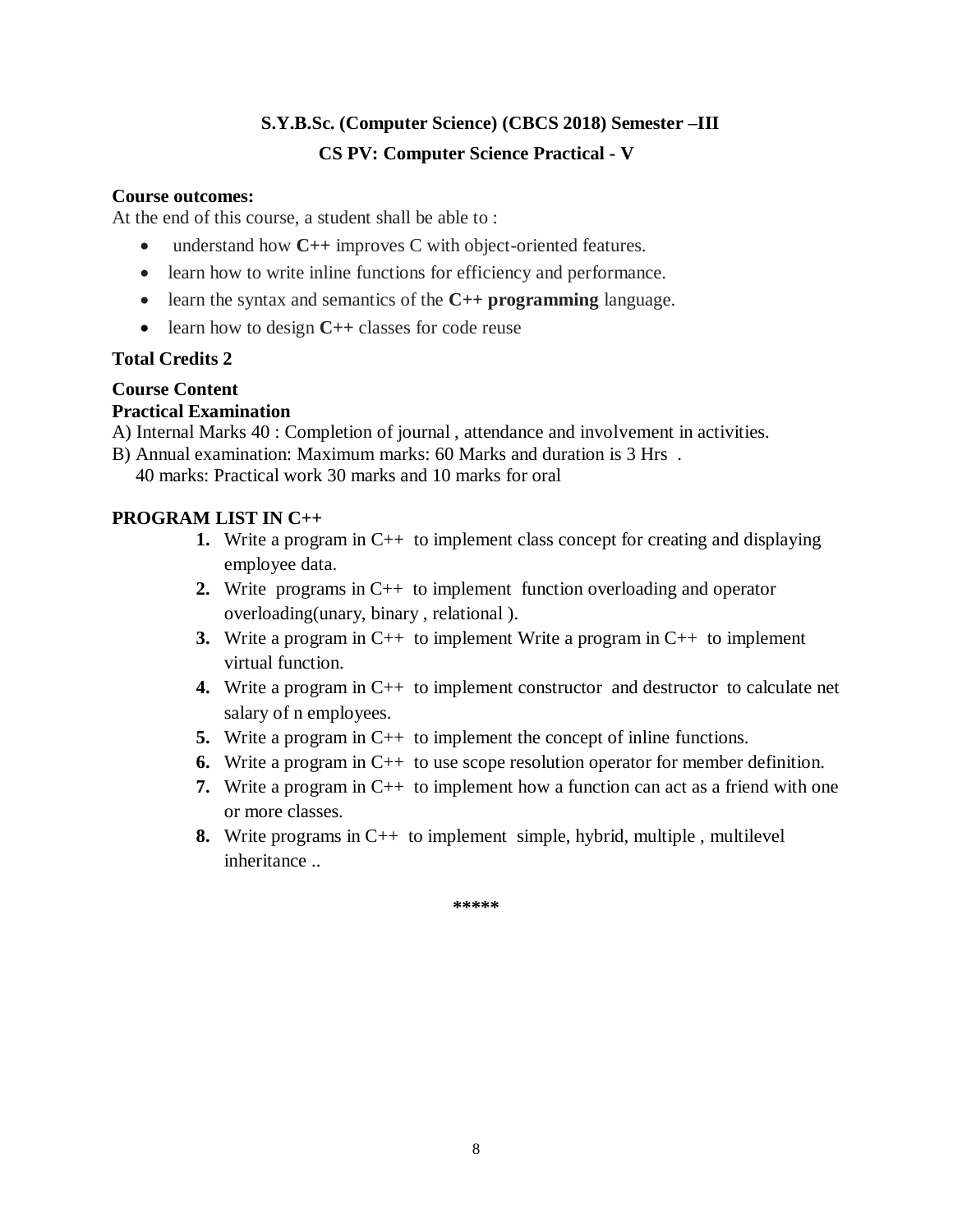#### **CS PVI: Computer Science Practical - VI**

#### **Course outcomes:**

At the end of this course, a student shall be able to :

- To use basic concepts for building various applications in electronics.
- To understand design procedures of different electronic circuits as per requirement.
- To build experimental setup and test the circuits.
- To develop skills of analyzing test results of given experiments.

### **Total Credits 2**

#### **Course Content**

#### **Practical Examination**

- A) Internal Marks 40 : Completion of journal , attendance and involvement in activities.
- B) Annual examination: Maximum marks: 60 Marks and duration is 3 Hrs .

40 marks: Practical work 30 marks and 10 marks for oral

- 1. Create basic calculator utility in c#.
- 2. Write c# program using timer & progress bar controls
- 3. Write a program in c# using list box control , check box control, radio buttons**.**
- 4. Write program in c# for implementing single and multiple inheritance.
- 5. Write program in c# for implementing interface, polymorphism
- 6. Write c# program for exception handling. (Try-Catch)
- 7. Write program using File handling in c#
- 8. Write program using control structures.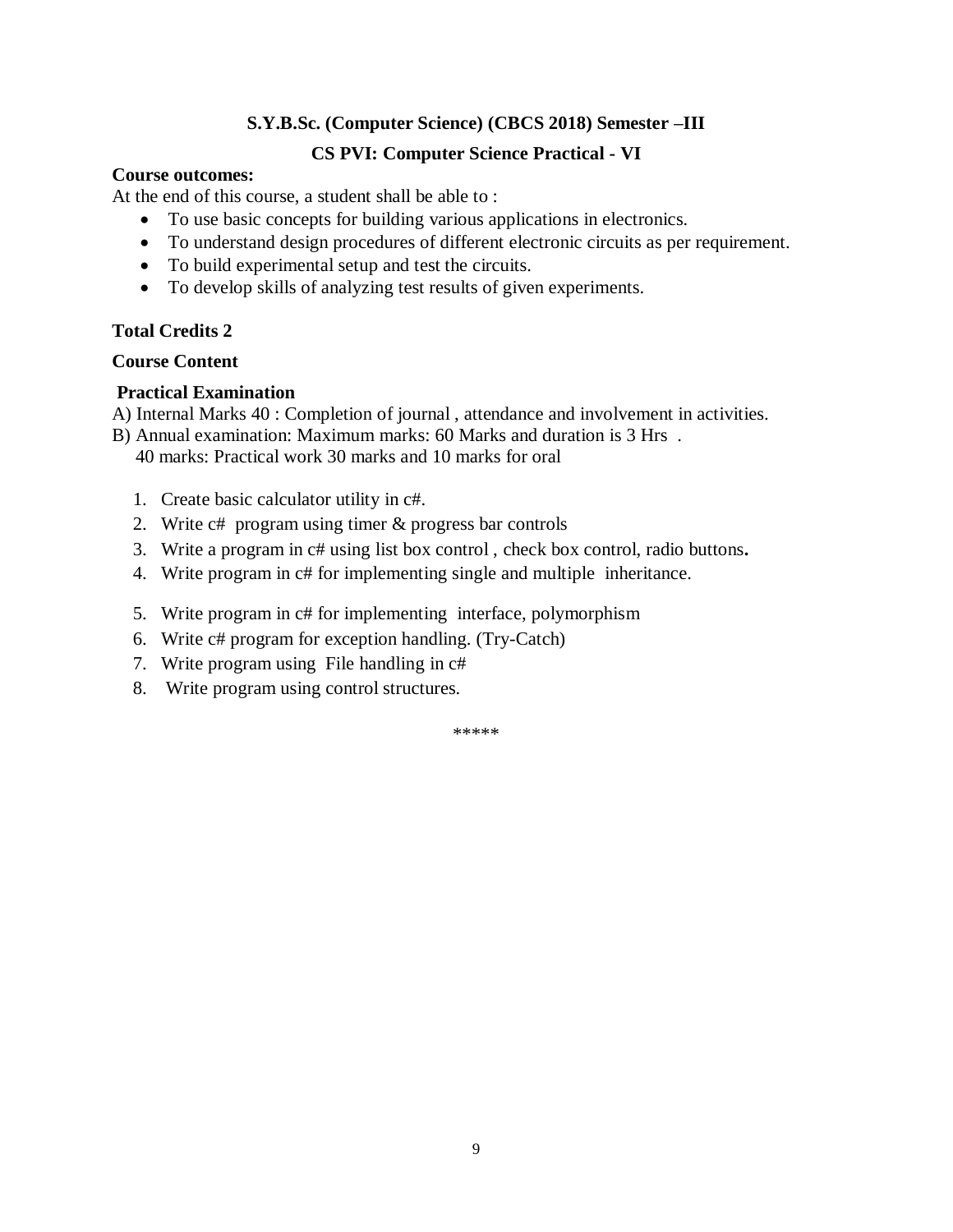## **S.Y.B.Sc. (Computer Science) (CBCS 2018) Semester –III CS EIII: Electronics Practical -III**

#### **Course outcomes:**

At the end of this course, a student shall be able to :

- Use of basic concepts for building various applications in electronics.
- Understand design procedures of different electronic circuits as per requirement.
- Build experimental setup and test the circuits.
- Develop skills of analyzing test results of given experiments.

#### **Total Credits 2**

#### **Course Content**

 $\triangleright$  Examination will be conducted on 8 experiments.

Practical Examination

A) Internal Marks 40 : Completion of journal , attendance and involvement in activities. B)Semester examination: 60 Marks in One session of 3 Hrs .

| 60 marks Distribution: Practical work 50 marks and 10 marks for oral |    |    |
|----------------------------------------------------------------------|----|----|
| Distribution of 50 marks                                             |    |    |
| Circuit diagram / flowchart and algorithm                            | 15 |    |
| Connection / program                                                 |    | 10 |
| Demonstration and working explanation                                |    | 10 |
| Observation table                                                    |    | 10 |
| Result analysis / conclusion                                         | 05 |    |
|                                                                      |    |    |

(Note : Any 8 experiments should be performed )

- 1. Study of SMPS.
- 2. Study of 8038 function generator.
- 3. DC motor drive and speed control.
- 4. I-V characteristics temperature sensor AD 590.
- 5. Analog multiplexers.
- 6. Analog to Digital converter using discrete components/IC LM 234/74148 or IC 7109/Flash ADC
- 7. Digital to Analog converter using discrete components.
- 8. Comparison of Monostable using IC-741 and IC-74121.
- 9. Simple assembly language program : addition,subtraction
- 10. Simple assembly language program: multiplication, division
- **11.** Simple assembly language program to find smallest and largest number.
- 12. LM-35 based temperature sensing system/Optocoupler /opto-isolator base system.
- 13. Low Pass Filter and High Pass Filter using IC-741 Op Amp.
- 14. Build and test Hamming Code generator and detector circuit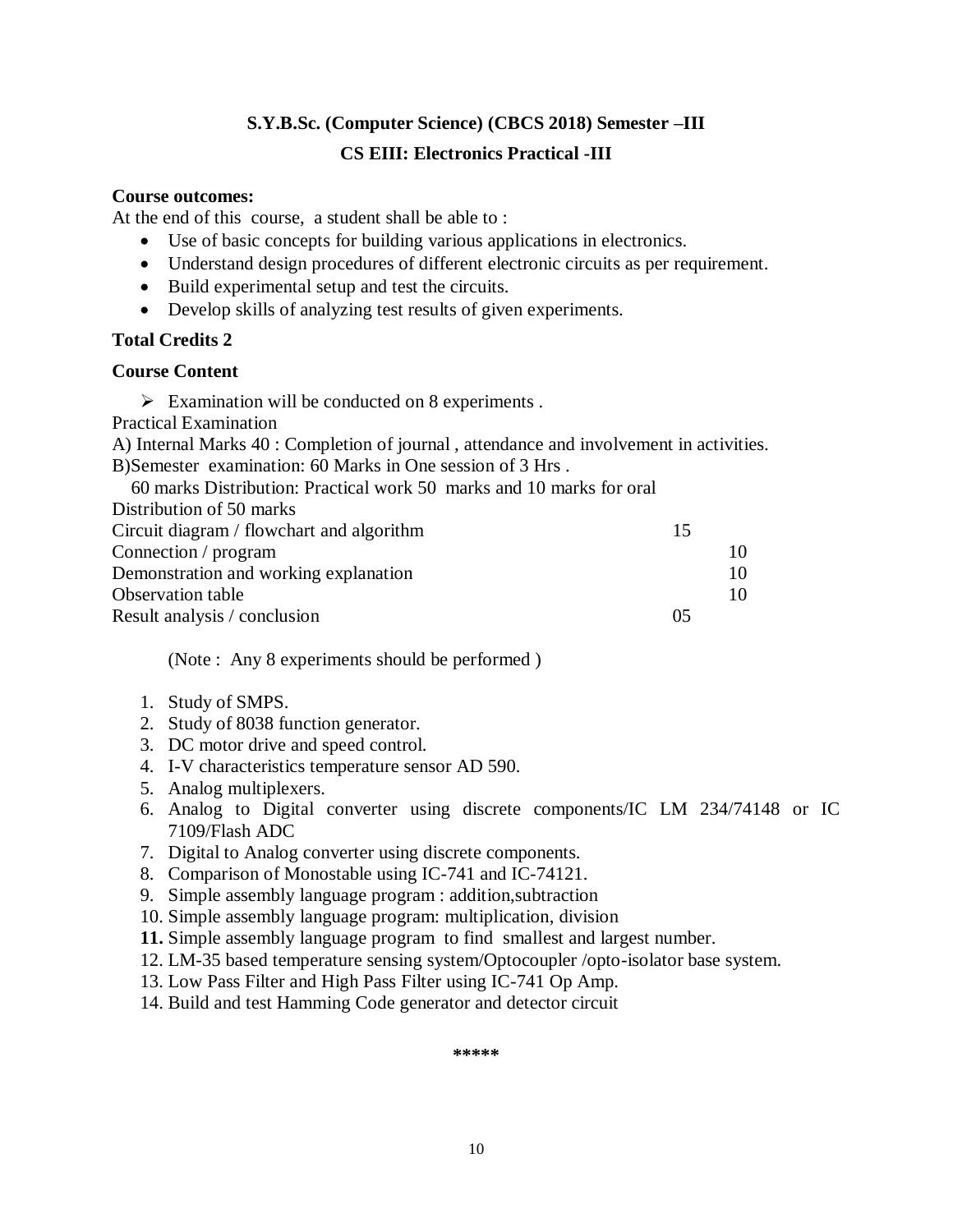#### **CS-37 : Cloud Computing - I**

#### **Course Outcomes:**

At the end of this course, a student shall be able to:

- understand the concepts of cloud computing
- apply cloud computing environment.
- use various platforms
- employ various applications that uses cloud computing

#### **Total credits: 04 Total lectures: 60**

#### **Course content**

#### **1.Introduction to cloud computing: (14)**

Introduction to Cloud Computing, History and Evolution of Cloud Computing, Types of clouds, Private Public and hybrid clouds, Cloud Computing architecture, Cloud computing infrastructure, Merits of Cloud computing, , Cloud computing delivery models and services (IaaS, PaaS, SaaS), obstacles for cloud technology, Cloud vulnerabilities, Cloud challenges, Practical applications of cloud computing.

#### **2. Cloud Computing Companies and Migrating to Cloud : (14)**

Web-based business services, Delivering Business Processes from the Cloud: Business process examples, Broad Approaches to Migrating into the Cloud, The Seven-Step Model of Migration into a Cloud, Efficient Steps for migrating to cloud., Risks: Measuring and assessment of risks, Company concerns Risk Mitigation methodology for Cloud computing, Case Studies

#### **3. Cloud Cost Management and Selection of Cloud Provider: (14)**

Assessing the Cloud: software Evaluation, System Testing, Seasonal or peak loading, Cost cutting and cost-benefit analysis, Selecting the right scalable application. Considerations for selecting cloud solution. Understanding Best Practices used in selection of Cloud service and providers, Clouding the Standards and Best Practices Issue: Interoperability, Portability, Integration, Security, Standards Organizations and Groups associated with Cloud Computing, Commercial and Business Consideration

#### **4. Governance in the Cloud: (12)**

Industry Standards Organizations and Groups associated with Cloud Computing, Need for IT governance in cloud computing, Cloud Governance Solution: Access Controls, Financial Controls, Key Management and Encryption, Logging and Auditing, API integration. Legal Issues: Data Privacy and Security Issues, Cloud Contracting models, Jurisdictional Issues Raised by Virtualization and Data Location, Legal issues in Commercial and Business Considerations

#### **5.Cloud deployment models: (6)**

public cloud model, private cloud model, hybrid cloud model, community model.

#### **Reference Books:**

- 1. Cloud Computing: A Practical Approach for Learning and Implementation [Srinivasan](http://www.amazon.in/s/ref=dp_byline_sr_book_1?ie=UTF8&field-author=Srinivasan&search-alias=stripbooks)
- 2. Cloud Computing : Rajiv Chopra, New Age International Publications
- 3. Cloud Computing Implementation, Mangement & Security: John W.Rittinghousa, CRC Press
- 4. Handbook on Cloud Computing, BorivojeFurht, Armando Escalante, Springer, 2010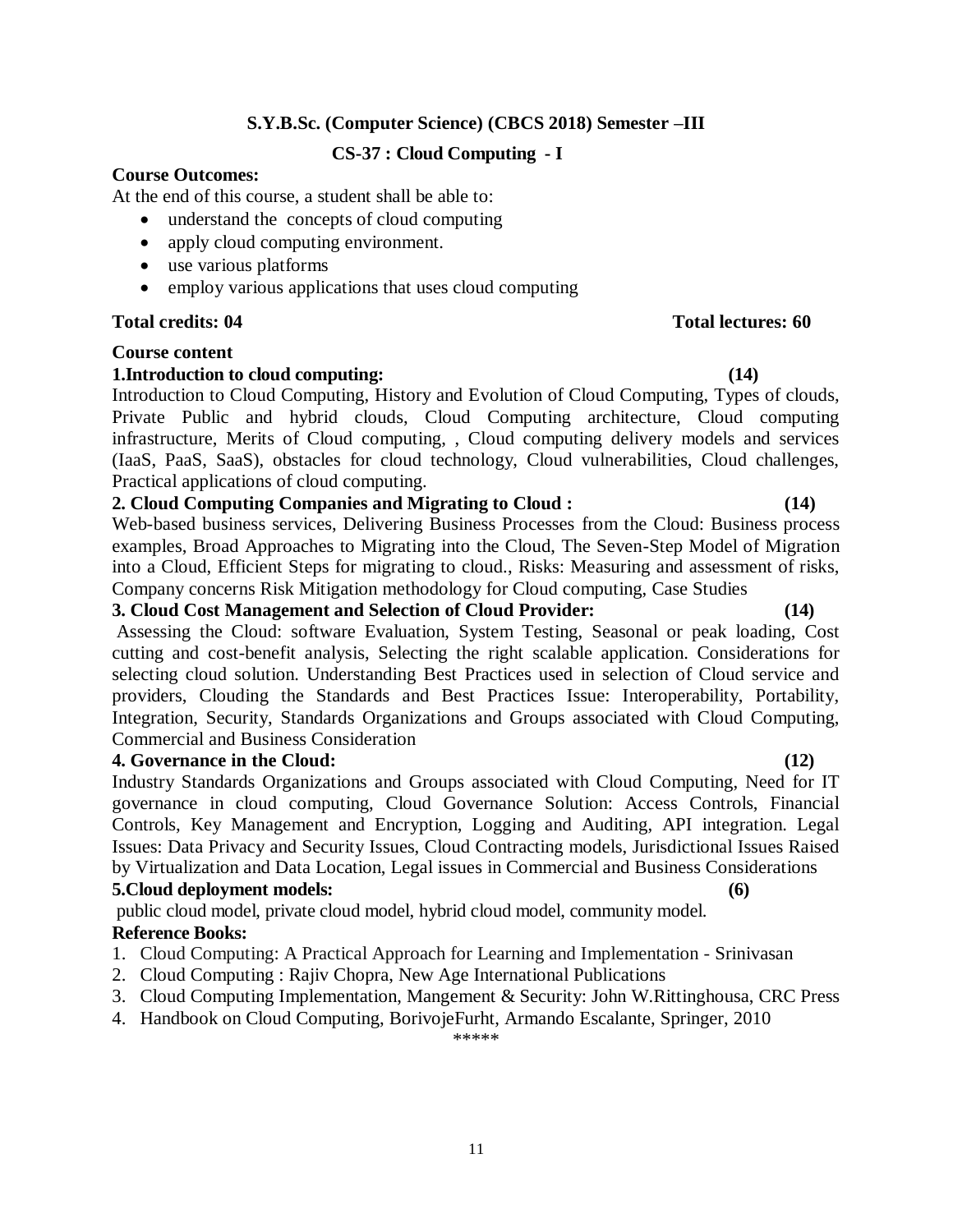#### **CS-38 : Data Warehousing and Data Mining- I**

#### **Course Outcomes:**

At the end of this course, a student shall be able to:

- design the database architecture for storing large data.
- understand and implement various algorithms used for data mining
- analyze the data using existing data mining tools

#### **Total credits: 04 Total lectures: 60**

| <b>Course content</b>                                                                              |  |
|----------------------------------------------------------------------------------------------------|--|
| 1. Overview of DBMS<br>(6)                                                                         |  |
| DBMS concepts, Types of DBMS, SQL, and Database query processing                                   |  |
| (12)<br>2. Introduction to Data Warehousing                                                        |  |
| Introduction to data warehousing, definition, characteristics of data warehouse, Need, Benefits of |  |
| a separate data warehouse, evolution of decision support systems, Data warehouse life cycle,       |  |
| building a data warehouse, Data Warehousing Components, Data Warehousing Architecture              |  |
| 3. Multi-dimentional Data Models<br>(12)                                                           |  |
| Data models, Tables, spreadsheets and data cubes, data Marts and types of data marts               |  |
| 4. OLAP and OLTP<br>(10)                                                                           |  |
| Concepts, On Line Analytical Processing, Categorization of OLAP Tools, OLAP operations,            |  |
| types of OLAP servers: ROLAP, MOLAP, HOLAP                                                         |  |
| 5. Data Warehouse Design<br>(10)                                                                   |  |
| Design, Process of data warehouse design, three tier architecture, back end tools and utilities    |  |
| 6. Introduction to Data mining<br>(10)                                                             |  |
| Definition, need for data mining, KDD process, Data mining architecture, Data Mining               |  |
| Functionalities                                                                                    |  |
| <b>Reference Books:</b>                                                                            |  |
| 1. Data mining concepts and techniques - Jiawei Han and Micheline Kamber                           |  |

- **2.** Data Mining Data Warehousing- Nilesh magar, Vision Publication
- **3.** Data Mining Techniques- Dr. Arun K. Pujari, Universal Press
- **4.** Principles of Data Mining Bramer, Springer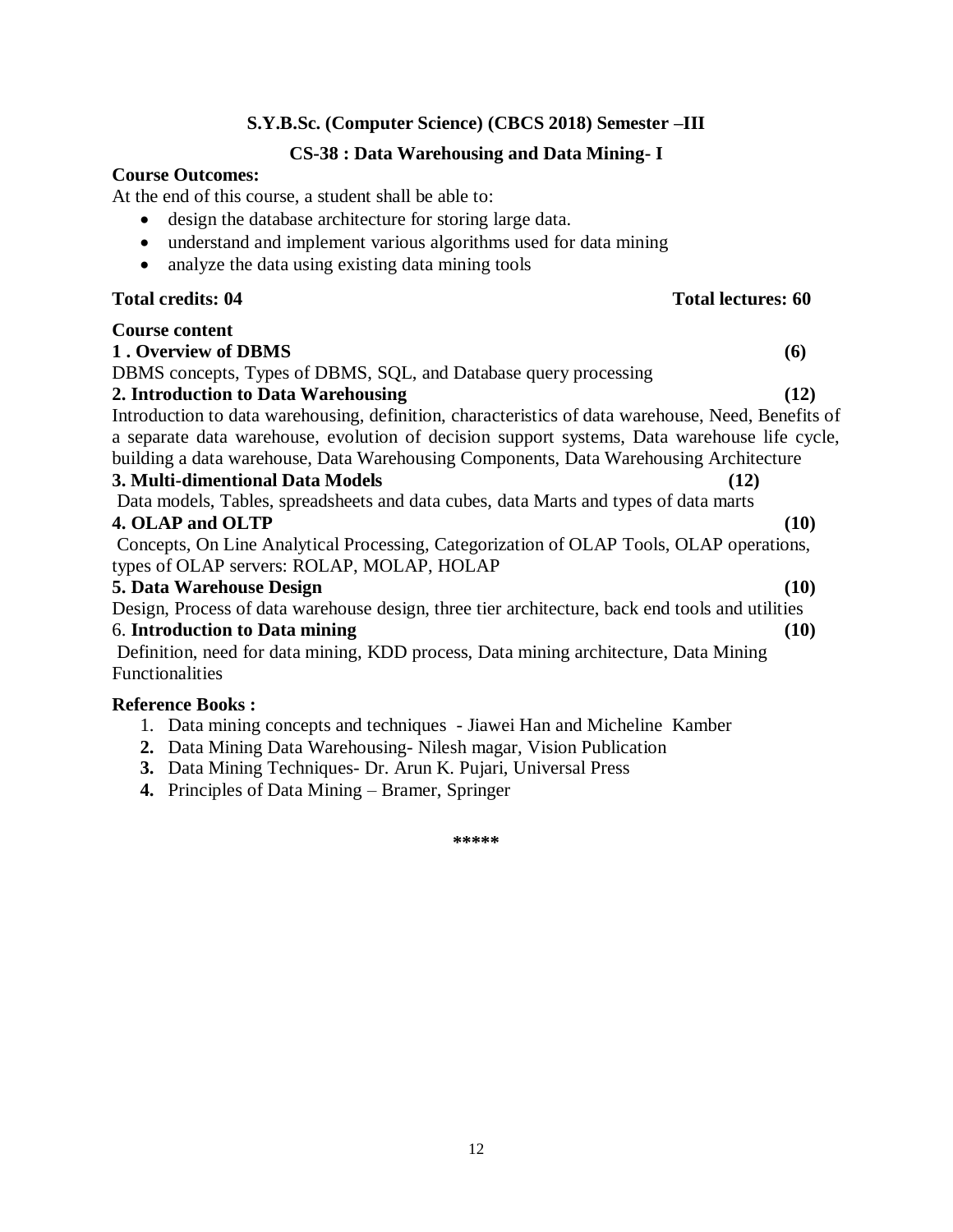## **S.Y.B.Sc. (Computer Science) (CBCS 2018) Semester –III UGSEC-31 : Programming In Python**

#### **Course Outcomes:**

At the end of this course, a student shall be able to:

- apply the various concepts of programming using Python.
- apply the problem solving skills using Python
- implement the python platform in various applications

#### **Course content**

#### **1. Introduction to Python Scripting (4L)**

Why Scripting is Useful in Computational Science, Classification of Programming Languages, Productive Pairs of Programming Languages, Gluing Existing Applications, Scripting Yields Shorter Code, Efficiency, Type-Specification (Declaration) of Variables, Flexible Function Interfaces, Interactive Computing, Creating Code at Run Time, Nested Heterogeneous Data Structures, GUI Programming, Mixed Language Programming, When to Choose a Dynamically Typed Language, Why Python?, Script or Program?

### **2. Basic Python (6L)**

Python identifiers and reserved words, Lines and indentation, multi-line statements, comments, Input/output with print and input functions, command line arguments and processing command line arguments, standard data types - basic, none, boolean (true & False), numbers, Python strings, data type conversion, Python basic operators (Arithmetic, comparison, assignment, bitwise logical), Python membership operators (in & not in), Python identity operators (is & is not), Operator precedence, Control Statements, Python loops, Iterating by subsequence index, loop control statements (break, continue, pass) , Mathematical functions and constants (import math), Random number functions

#### **3. Python strings (6L)**

Concept, Slicing, escape characters, String special operations, String formatting operator, Triple quotes, Raw String, Unicode strings, Built-in String methods. Python Lists - concept, creating and accessing elements, updating & deleting lists, basic list operations, reverse, Indexing, slicing and Matrices, built-in List functions, Functional programming tools - filter(), map(), and reduce(), Using Lists as stacks and Queues, List comprehensions

#### **4. Python tuples and sets (6L)**

Concept (immutable), creating & deleting tuples, accessing values in a tuple, updating tuples, delete tuple elements, basic tuple operations, Indexing, slicing and Matrices, built- in tuple functions. Sets - Concept, operations, dictionary.

#### **5. Python Classes / Objects (8L)**

Object oriented programming and classes in Python - creating classes, instance objects, accessing members, data hiding (the double underscore prefix), built-in class attributes, garbage collection, the constructor, overloading methods and operators, inheritance - implementing a subclass, overriding methods, Recursive calls to methods, Class variables, class methods, and static methods

#### **Reference Books**

1. Introducing Python- Modern Computing in Simple Packages – Bill Lubanovic, O"Reilly Publication

## **Total credits: 02 Total lectures: 30**

#### 13